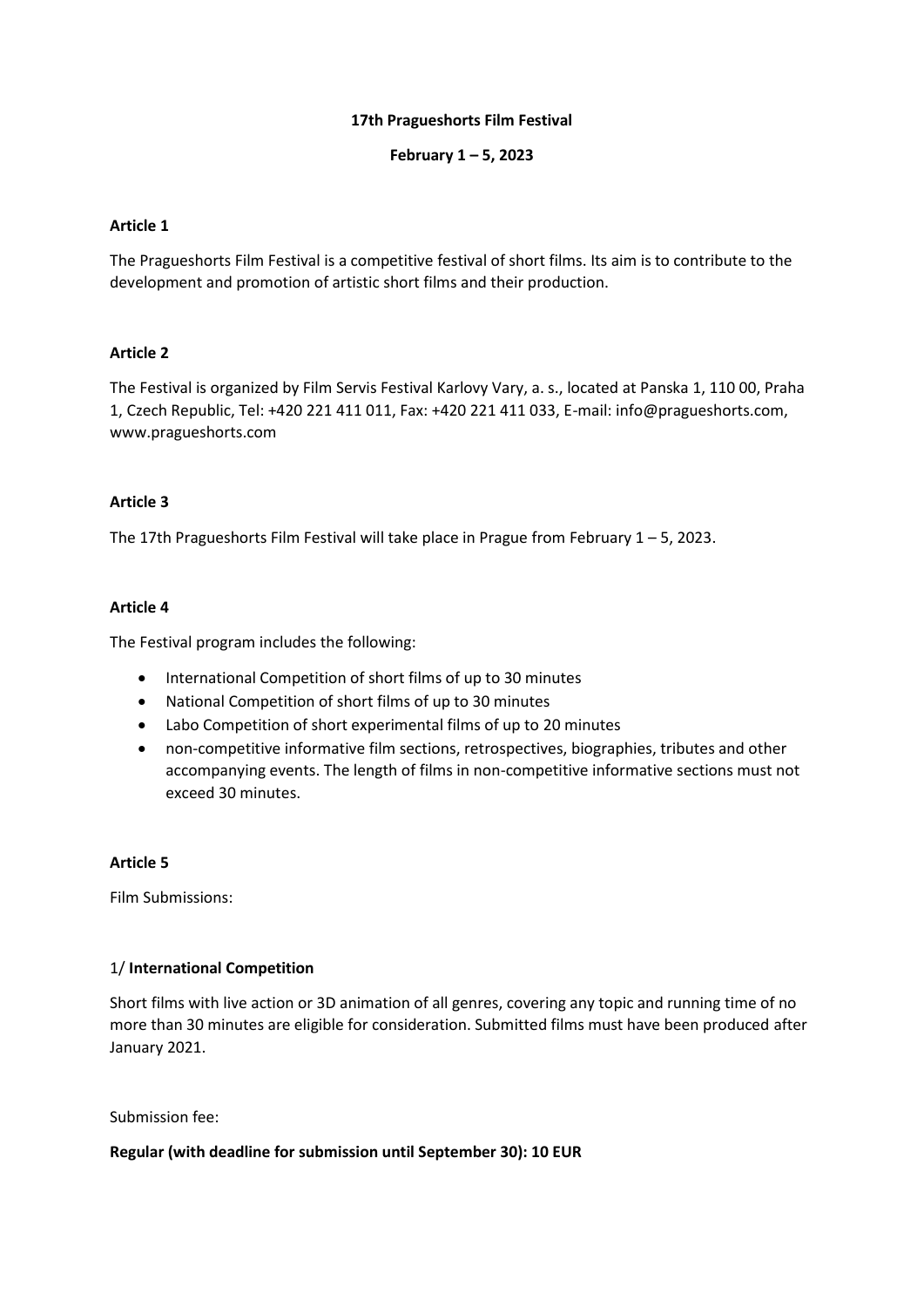# **Late (with deadline for submissions until October 15): 20 EUR**

Only Master Card, Visa or Dinners Club payments will be accepted.

Films submitted for the International Competition of the Pragueshorts Film Festival cancelled edition in 2022, will be automatically considered for the 2023 edition and there is no need to submit them again.

# 2/ **National Competition**

Short films with live action of all genres, covering any topic and running time of no more than 30 minutes are eligible for consideration. Submitted film must have been produced after January 2022 and the production company has to be located in Czech Rep.

Submission fee:

# **Regular (with deadline for submission until September 30): 10 EUR**

# **Late (with deadline for submissions until October 15): 20 EUR**

Only Master Card, Visa or Dinners Club payments will be accepted.

# **3/ Labo Competition**

Short experimental films running time of no more then 20 minutes are eligible for consideration. Submitted film must have been produced after January 2020.

Submission fee:

**Regular (with deadline for submission until September 30): 10 EUR**

**Late (with deadline for submissions until October 15): 20 EUR**

#### **4/ Midnight Program –non-competitive program**

All horror genres, bizzare stories or even disasterpieces up to 30 minutes running time are welcome! Submitted film must have been produced after January 2020.

**No submission fee.**

#### **Article 6**

Films will be selected by an expert committee acting as an advisory board to the Program Director. The committee, under the authority of the Program Director, will determine the program schedule and set the screening order of the films.

Accepted films may not be withdrawn from the Festival Program after official selection confirmation.

Applicants may submit their films as online screeners via entry form without any temporal limitation.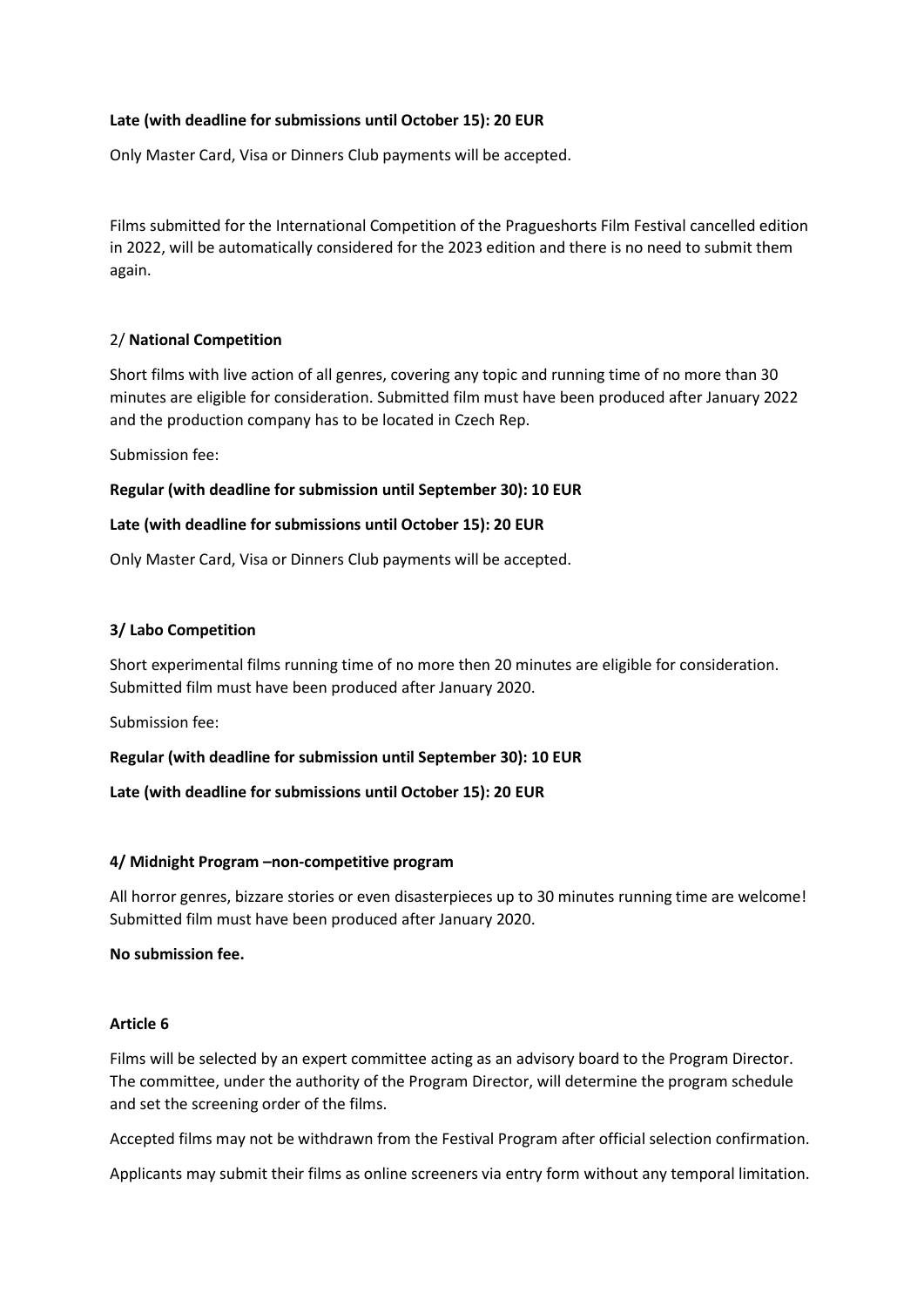All spoken non-English films must include English subtitles.

### **Article 7**

Screening copies of selected films (only digital deliveries of DCP or HD files with English subtitles) intended for screening at the Festival must be sent to the Festival by January 10, 2023. There will be no exceptions to this deadline. All participants must follow instructions for shipping of (film) copies that will be sent to the participants together with the notification on film's inclusion in the 17th Pragueshorts Film Festival program.

# **Article 8**

The Festival must receive a detailed documentation for each selected film, whether for a competition or for a non-competitive section, including the following: a synopsis of the film, stills of the film, a biography and filmography of the director, an original dialogue list and its translation into English, a full list of artistic and technical credits, and an online screener.

Participation at the Festival requires submission of a film teaser, preferably in electronic form, or granting an authorisation to the Festival to produce such a teaser at the Festival's expense to facilitate the film promotion. The length of the teasers shall not exceed 10% of the film or three minutes, as the maximum length. The participant hereby grants his/her consent to the teaser being broadcast on the Czech or international TVs and on the Internet.

#### **Article 9**

The Juries will be composed of prominent representatives of culture, film production, film theory, film critics, as well as filmmakers and producers. Individuals who participated in the making of any of the competition films are not eligible to become members of the Jury. All Jury Members are sworn to secrecy. The Festival Program Director or his representative may attend the Jury deliberations, but may take no part in the voting.

#### **Article 10**

Within the International Competition, the Jury shall present the following awards:

• **Grand Prix and EUR 3,000 for Best Short Fi**lm

Further, the Jury may award the following:

• two **Special Jury Mentions**

Within the National Competition, the Jury shall present the following awards:

#### • **Grand Prix and EUR 2,000 for Best Short Film**

Further, the Jury may award the following: